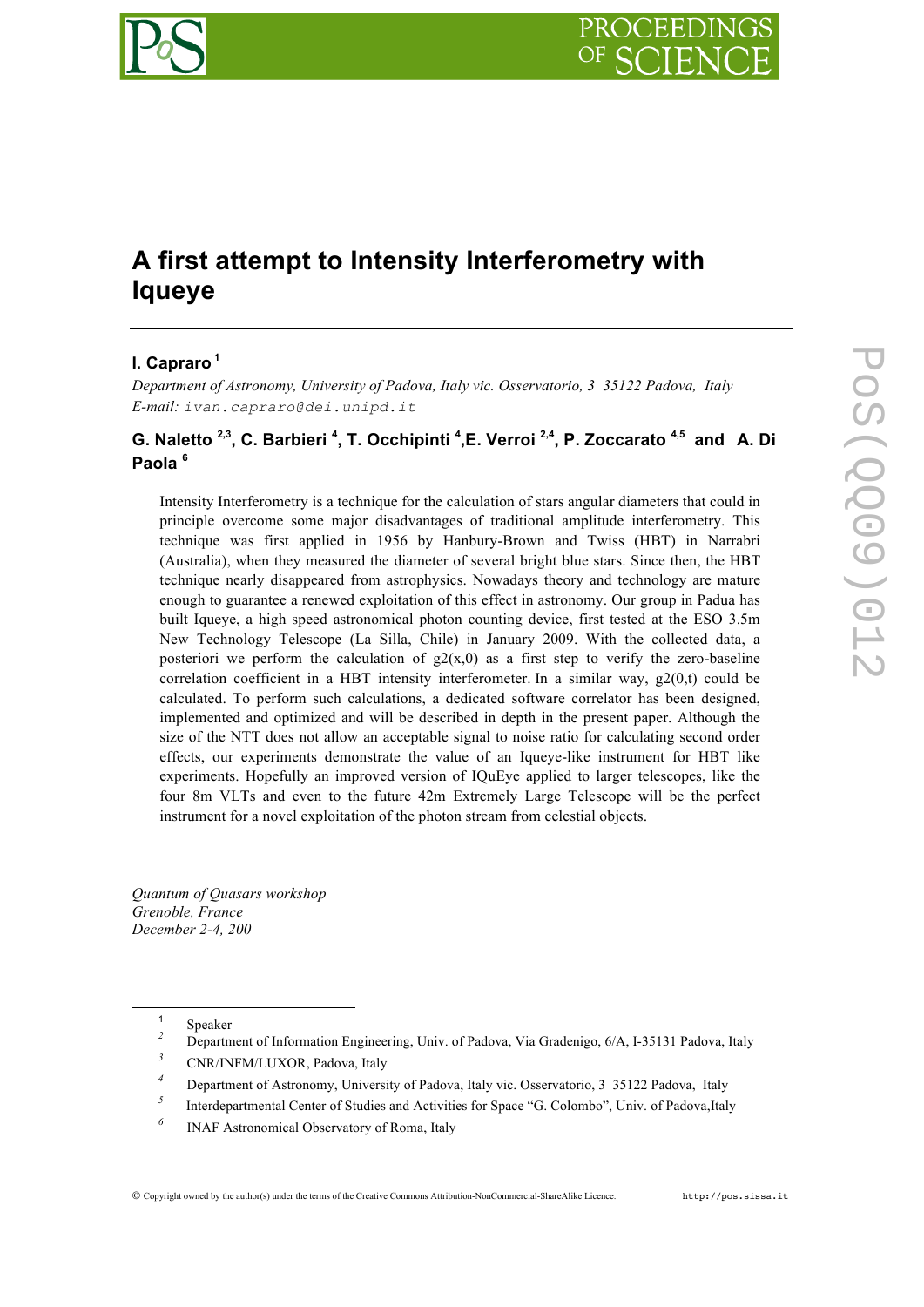## **1. Introduction**

We have build an instrument called IQuEye, capable of time tagging every photon coming from celestial sources with a time accuracy of 500ps over hours of acquisition. Considering the extreme capabilities of the instrument, it has been possible to perform a first attempt of quantum like analysis such as Correlation Spectroscopy<sup>[1]</sup> or a renewal of Habury Brown & Twiss Interferometry[2]. IQuEye has been mounted on the ESO NTT Telescope in Chile and some targets have been acquired with the aim to perform HBT. This paper resumes some early results even though this kind of analysis would require a much larger collector with respect to NTT.

#### **2. The Instrument: IQuEye**

Iqueye (fully described in [5]) represents the second step of a program which started in 2005. At that time we proposed QuantEYE [3] as a possible focal plane instrument for OWL[4]. Iqueye's optical head is equipped with four Single Photon Avalanche Diode (SPAD) each one optically coupled with one fourth of the telescope pupil by means of a pyramid placed on the focal plane of a built in focal reducer. The four signals coming from the SPADs are collected and time tagged by a time-to-digital converter with a nominal resolution of 24 picoseconds rms. The optical design is represented in Figure 1. The time data are then sent to a storage device. A Rubidium oscillator, drift corrected through the PPS signal of a GPS receiver, references the time tags to UTC. The overall time accuracy is better than 500ps rms for each photon tag, during the whole observation. The maximum count rate that the system could handle in January 2009 was limited to 8 Mcps. A typical observing run of 60 min produces about 100 GBytes of time tags, each 28 bit long.



**Figure 1:** Optical Design of IQuEye. Left: the whole optical path from the telescope focal plane. Right: a particolar of the pyramid that splits the telescope pupil plane.

With this instrument used as photometer we already obtained several appreciable results described in [5] such as a very precise analysis of the crab pulsar light curve.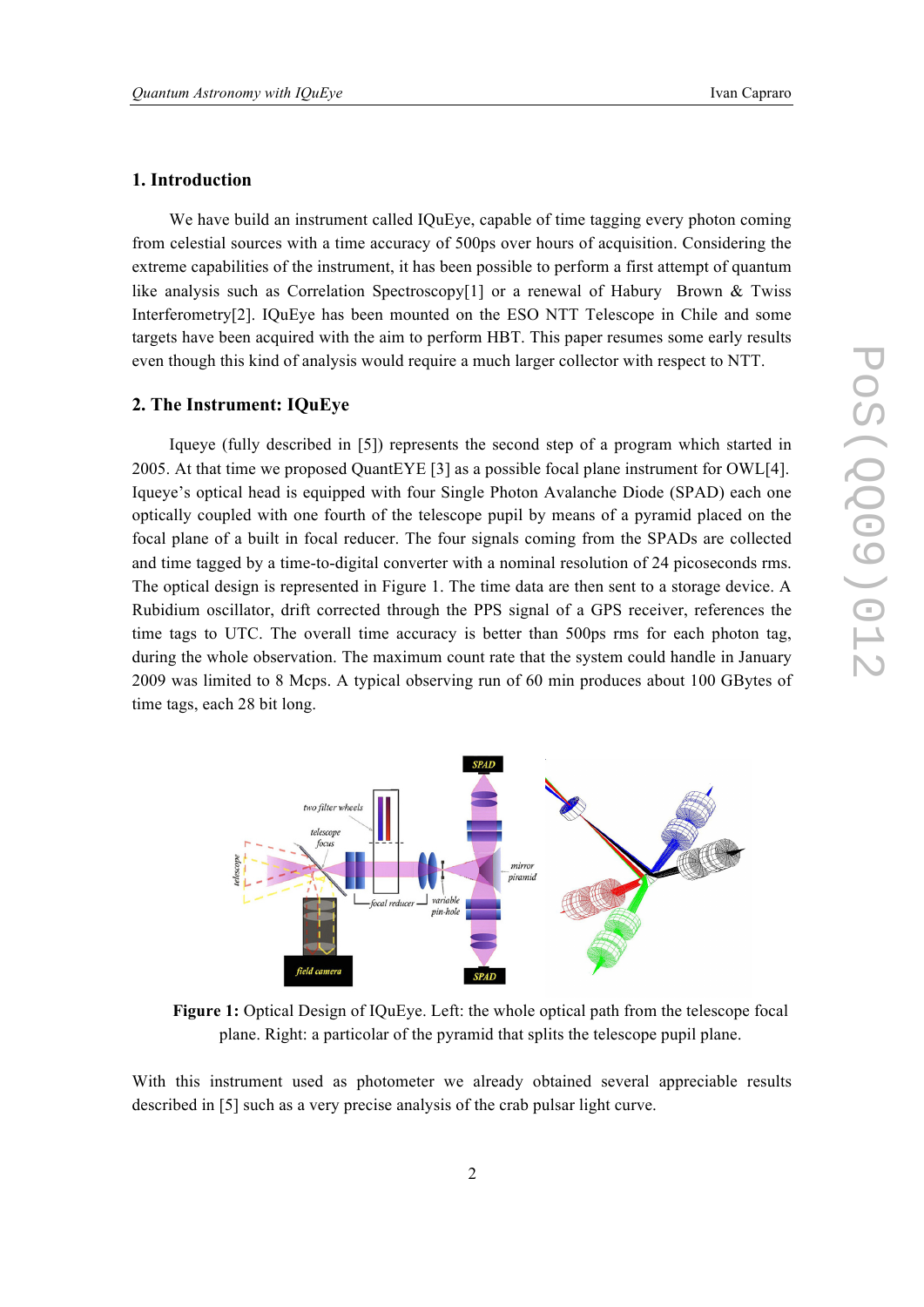#### **3. Quantum Astronomy with IquEye**

HBT intensity interferometry is performer by calculating the second order correlation of the intensity data  $I(r,t)$  by the following formula:

$$
g^{(2)}(\boldsymbol{d},\boldsymbol{\tau})=\frac{\langle I(\boldsymbol{r}_1,t_1)I(\boldsymbol{r}_2,t_2)\rangle}{\langle I(\boldsymbol{r}_1,t_1)\rangle\langle I(\boldsymbol{r}_2,t_2)\rangle}
$$

where  $d=r_2-r_1$  is the baseline between two collectors and  $\tau=t_2-t_1$  is the time-shift between photons. In particular HBT considers  $\tau = 0$  and  $d \neq 0$  whereas when  $\tau \neq 0$  and  $d = 0$  correlation spectroscopy is performed. In both cases, when considering a photon counting device such as spectroscopy is performed. In both cases, where  $IQuEye$  the signal to noise ratio is given by :

$$
(S/N)_{RMS} = \frac{1}{2} (N_1 N_2)^{1/2} \tau_0 |\gamma(d,\tau)|^2 (T_0 / 2 \Delta t)^{1/2}
$$

where  $N_1$  and  $N_2$  are the number of collected photons in the two collectors respectively,  $\tau_0$  is the coherence time of the radiation,  $\gamma$  is the complex degree of coherence,  $T_0$  the exposure time and  $\Delta t$  is the coincidence windows used to perform the measurement [7].

The following figure reports a simulation of the SNR on an IQuEye like instrument attached to several telescopes. As one can see the SNR with a 4m class telescope with the pupil divided by four such our case (blue in Figure) is more or less ten time better than the original Narrabry experiment but unfortunately the data stream for magnitudes with good SNR was not handled by our electronics. The other thing to notice is that the curves saturate at high fluxes due to detectors dead time.



**Figure 2:** SNR of an IQuEye like instrument attached to different telescopes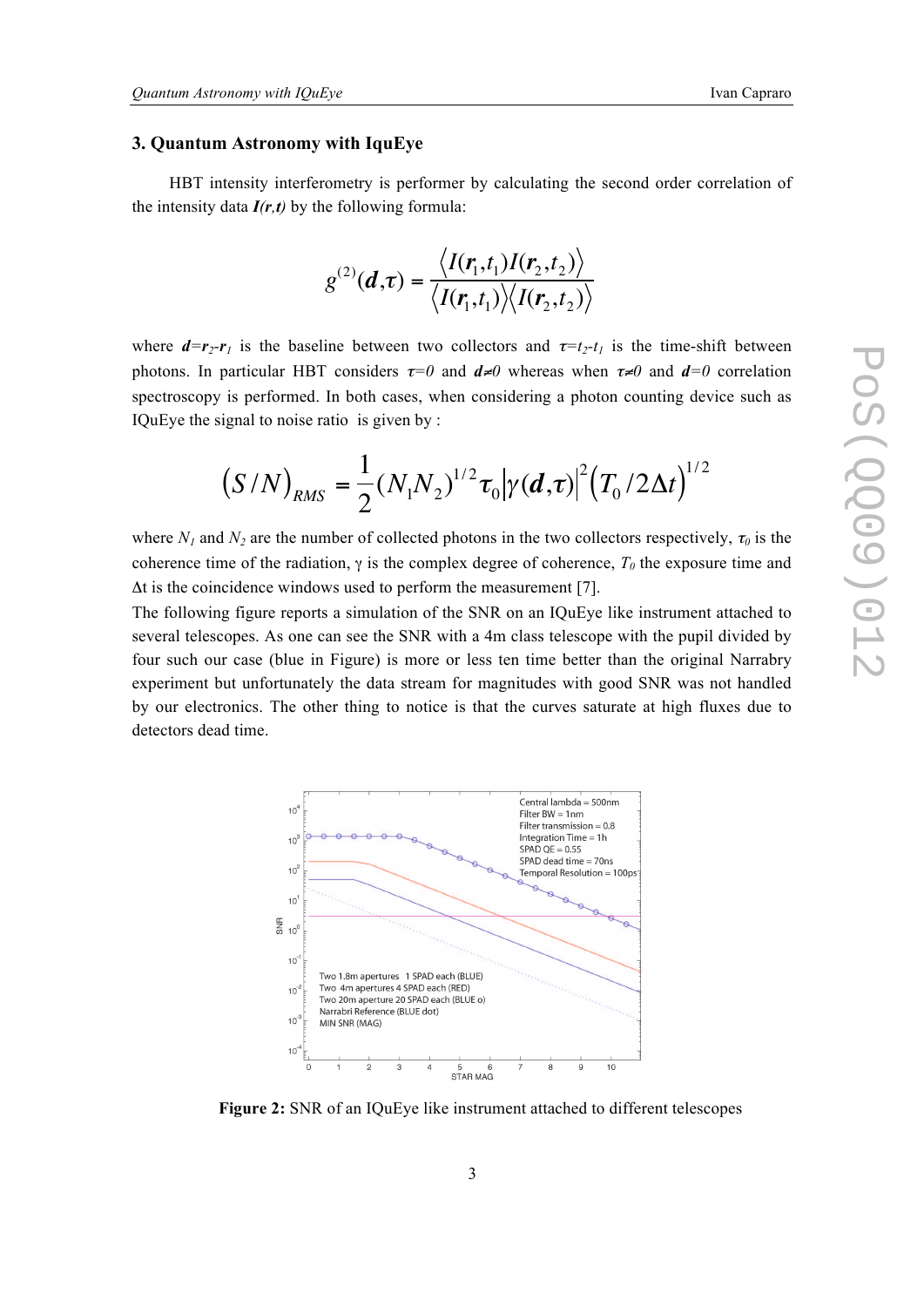# **4. The Software Correlator**

The philosophy of IQuEye is to store the time tag of every photon coming from the target, in this way a huge amount of data is stored, namely for example 100GB of data for one hour of observation. In order to handle the correlation of such data an ad hoc software correlator has been implemented. The software perform the time correlation directly working on the time tags ti using a different approach with respect to standard calculation. Normally the two sets of data are translated one respect to the other and at each translation the coincidences are counted whereas in this case first we calculate the differences in time between one time tag and all the others and then move forward to the next time tag, at every step suppose that the two photons where collected at times  $t_N$  and  $t_M$ ,  $t_M > t_N$  we increase the correlation  $C(t_M-t_N)$  by one. This approach has several advantages with respect to other approaches namely i) is works on a smaller data set since it uses time tags and it does not require a binned intensity string; ii) it is faster because although the computational complexity is  $O(n^2)$  working on a smaller data set is a big advantage, notice also that the application of standard FFT based approach is very hard with huge amounts of data; iii) it is more reconfigurable with respect to hardware correlators, it is possible to change the time bin, the number of files processed, pre process data ecc. The following figure illustrates the algorithm.



**Figure 3:** The software correlator works directly on the photon time tags building the correlation step by step. Left: the two photon streams. Rigth: the correlation.

#### **5. First Results**

We tried to perform zero baseline HBT on  $\zeta$  Ori (HD 37743, V = 1.8, SpT = O9.5Ib, with emission lines). HBT quoted a zero baseline correlation coefficient  $g^{(2)}(0)$ -1= 0.60  $\pm$  0.06, very far from the value of 1 expected from a single unresolved star. Their explanation was that the difference is due to the resolution of the stellar disk, corresponding to an angular extent of the order of 0.5 mas for a uniformly illuminated disk. Actually, it is well known [6] that the  $\zeta$  Ori is a triple star, with the secondary ( $\zeta$  Ori B, V = 4.20, SpT = B0III, flux B/A  $\approx$  0.1) distant approximately 2".5 to the South East, and therefore just at the edge of the used pinhole that defines the instrument filed of view. The tertiary weaker component is too far to be of concern in our data so with our setup we expect then  $g^{(2)}(0)$ -1 to be nearly one. Unfortunately we had to put a ND (Neutral Density) filter in our setup because we could not handle the data stream with our electronics. The following table resumes the results, to summarize we had four apertures, each is a quarter of the NTT pupil so there are two effective distances between the sub-pupil pairs. Here the resolving angle is  $\theta \approx \lambda/d$  with  $\lambda = 430$  nm.